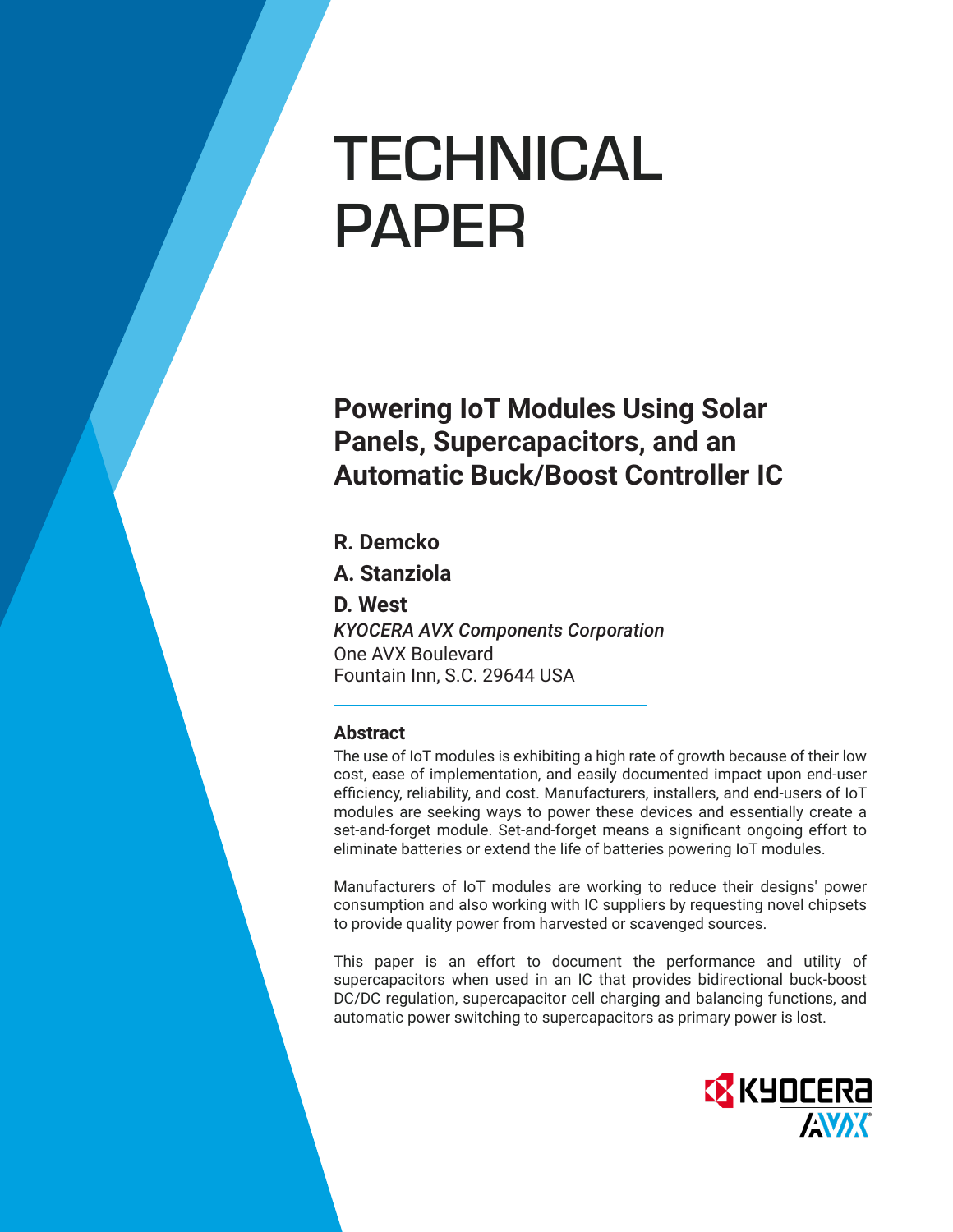

#### using solar panels, supercapacitors, and an automatic buck/boost controller ic

 **ron.demcko@avx.com ashley.stanziola@avx.com daniel.west@avx.com**

## **INTRODUCTION**

#### **ic technology**

Integrated Circuit device progress seems to be mostly reflected in news of higher gate density, faster processing speed and power chips. While the faster CPU, more powerful FPGA, and larger memory chip are of great value and importance, the significant progress in making power conversion ICs is many times under-recognized. One example, of an easy to utilize, small, efficient, and practical power conversion IC is the LTC3110. The LTC3110 is a 2amp Bidirectional Buck-Boost DC/DC regulator and charge balancer.

It has a wide input operating voltage range from 1.8V to 5.5V and a selectable output/back-up voltage of 1.8V to 5.25V. While power is present, it provides power to the load, as well as balances and charges a supercapacitor stack. Then, upon input power loss, the LTC3110 automatically transitions to providing power derived from the charged supercapacitors. The power derived from the supercapacitors can be above, at, or

below the supercapacitor level. Thus, maximum flexibility is given to designers for powering the end load.

One configuration of the LTC3110 could be to manage power from a solar panel, balance and charge multiple supercapacitors, and provide automatic switchover when the solar panel is unable to provide power for the load. Such a configuration could be a practical solution in providing power to IoT modules or in general, any RF system with battery/capacitor back-up. The LTC3110 is available in either 24 lead TSSOP or I plastic QFN measuring  $\sim$  4x4mm and provides  $\sim$  93% power conversion efficiency. This IC is an example of practical, easy to implement, power conversion controllers, perfect for IoT set-andforget designs.

The other portion of set-and-forget designs is the supercapacitor.

## supercapacitor technology

Supercapacitors or Electrochemical Double Layer Capacitors (EDLC) have rapidly become recognized as an acceptable solution for storing energy in a wide variety of applications. Great advances have been occurring in the world of supercapacitors and a review of their performance and progress is in order.

Supercapacitors are a compromise between traditional "dielectric" capacitors and batteries, as shown in figure 1.

Supercapacitors not only provide a high capacitance per unit volume, possibly more importantly they provide the ability to charge and discharge at exceptionally high rates of speed.

Thus, the supercapacitors very high levels of current charge and discharge translate into an ability to deliver high specific power levels. This feature is one of supercapacitors most sought after features – massive specific power capability.

Another important feature is supercapacitors' high number of, charge-discharge cycles. One million cycles are not out of the realm of use conditions.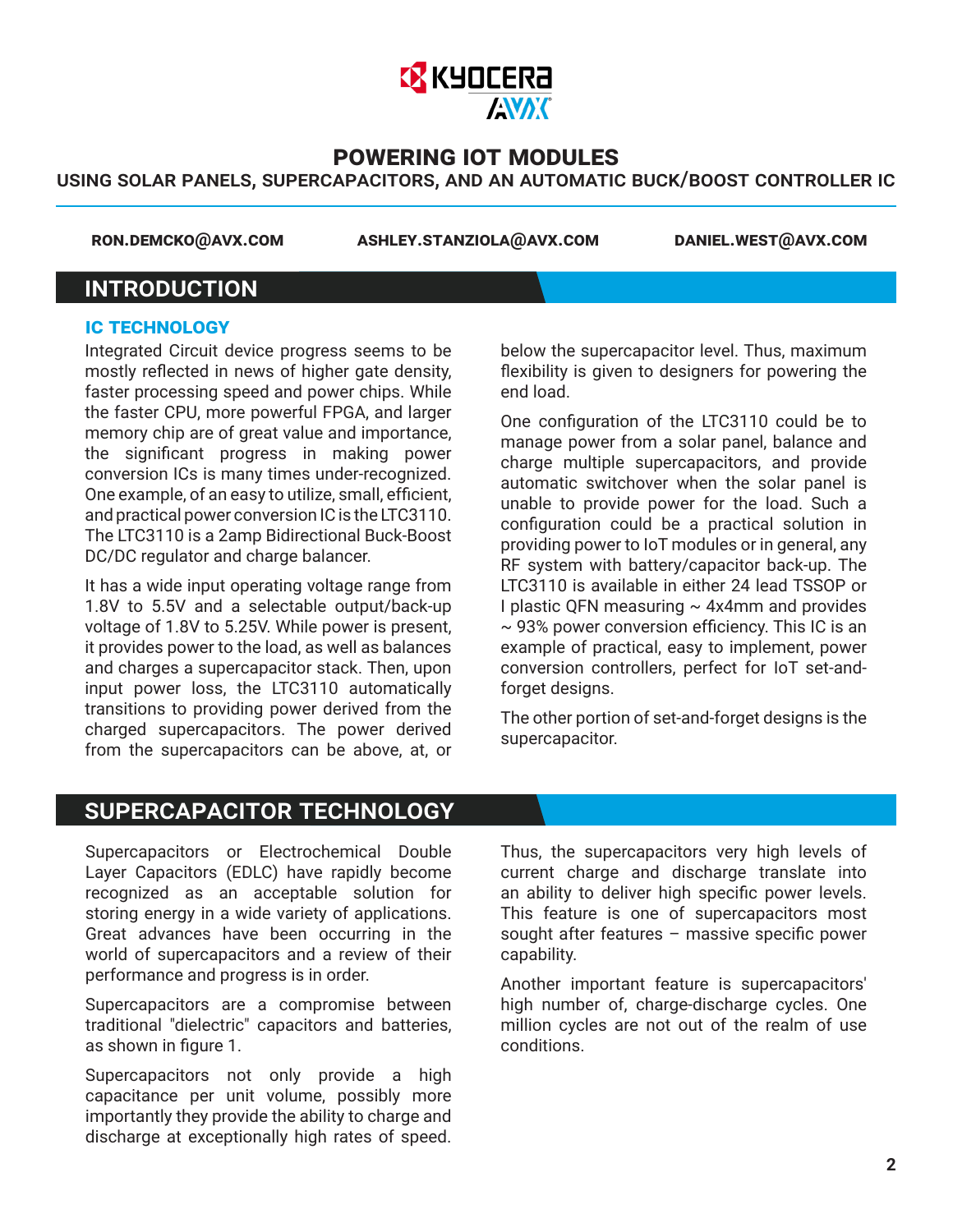## supercapacitor technology

It has been reported that supercapacitors are on a path to overtake batteries, providing safety, faster charging and size advantages while helping to eliminate complex battery management systems<sup>1</sup>.

However, the extent to which that is true depends upon the charging source and circuit load. In the case of IoT modules – voltages are commonly low, typically <5V with 2.5V being a large percentage of the designs. Further, current loads are typically small and pulsed in nature. More discussions occur in the test description of this paper. From a materials point of view,

a wide array of developments are on the horizon which may expand the available capacitance range by an order of magnitude (or more). But for this paper, acetonitrile (ACN) based devices are exclusively tested and discussed. Also, this paper assumes that the operating conditions required by end-use are within the supercapacitor operating range of -40°C to +85°C range.

Multiple form factors contribute to the ease of implementation of supercapacitors in end systems. Three form factors are common for designers to choose from as shown in figure 2.

| <b>PARAMETER/CHARACTERISTIC</b> | <b>SUPERCAPACITOR</b>              | <b>LI-ION BATTERY</b>              |  |
|---------------------------------|------------------------------------|------------------------------------|--|
| <b>Charge Time</b>              | 1To 10 Seconds                     | 10 To 60 Minutes                   |  |
| Charge Cycle Life               | 1 Million                          | >500                               |  |
| <b>Cell Voltage</b>             | 2.1 To 3.3 Volts                   | 3.6 To 4.2 Volts                   |  |
| Specific Energy (Wh/Kg)         | 5                                  | 100 To 200                         |  |
| Specific Power (W/Kg)           | ~10,000                            | 1000 To 3000                       |  |
| <b>Charge Temperature Range</b> | $-55^{\circ}$ C To $+90^{\circ}$ C | $0^{\circ}$ C To +45 $^{\circ}$ C  |  |
| Discharge Temperature Range     | $-55^{\circ}$ C To $+90^{\circ}$ C | $-20^{\circ}$ C To $+60^{\circ}$ C |  |

#### **Supercapacitor – Battery Comparison**

**Figure 1**

#### **radial can supercapacitors**

These devices were chosen for this study since these devices offer designers maximum flexibility through:

- Multiple product series available
- Multiple voltage offering
- Ten different case sizes
- Highest number of capacitance values available

Radial can parts are commonly used in a single configuration for lower voltage designs or multiple cans configured to obtain the correct voltage/energy for higher voltage loads.

Multiple cans can be balanced via active or passive methods. Supercapacitor balancing is needed to ensure a long life for multiple supercapacitors used in series. Balancing each supercapacitor prevents damage to other supercapacitors in the stack through over-voltage.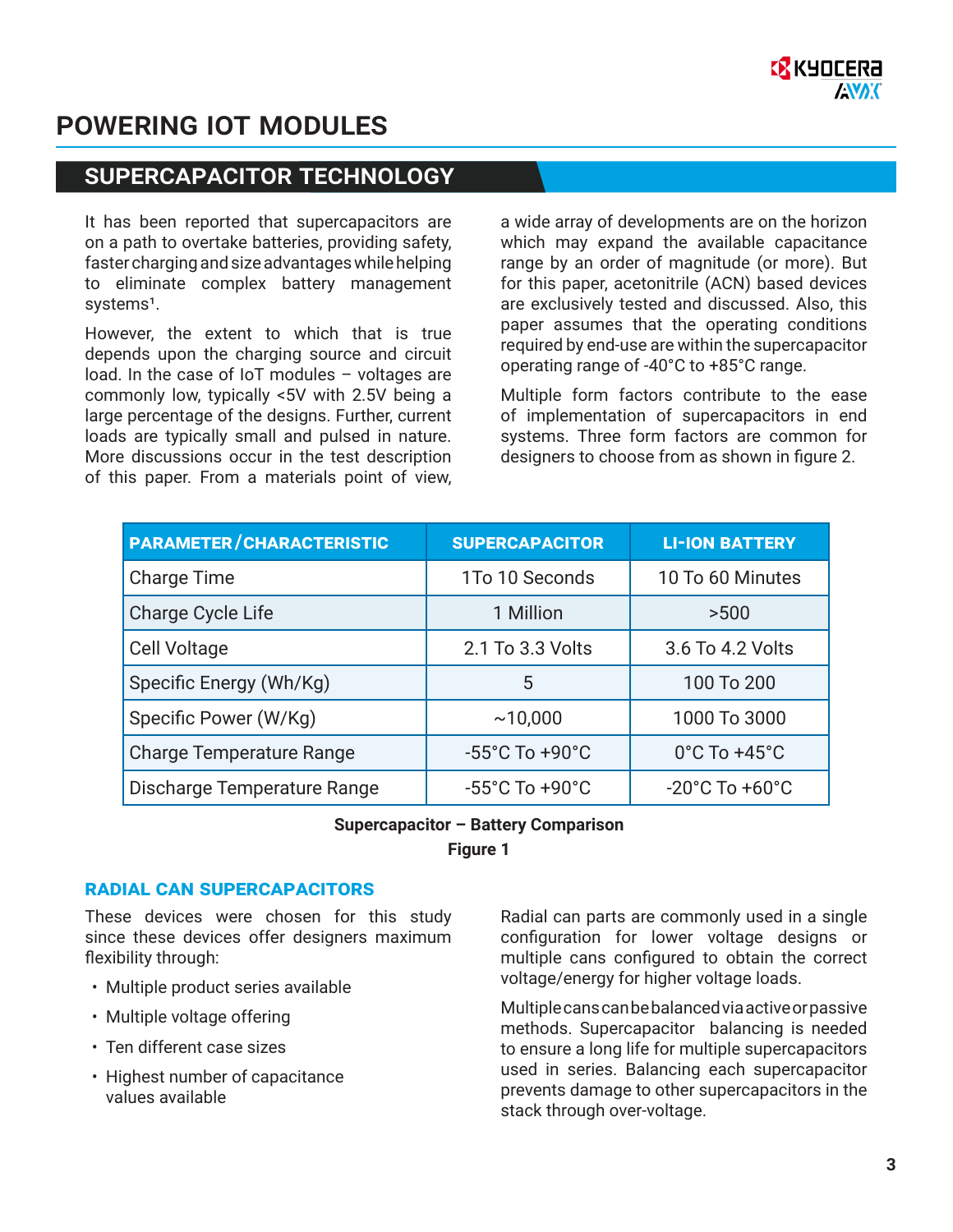

## supercapacitor technology

#### **radial can supercapacitors**

Passive balancing has the advantage of being the cheapest, smallest, and easiest to use since it's accomplished with a resistor. However, the big disadvantage is that passive balancing reduces efficiency since power is dissipated in the balancing resistor.

Active semiconductor balancing is most efficient and exacting, but its costs are more significant. The size required for active balance solutions varies greatly based upon the number of cells in need of balancing as well as the size of cell/ semiconductor types used in balancing.

| <b>CAPACITOR</b><br><b>FORM FACTOR</b> | <b>CAPACITANCE</b> | <b>VOLTAGE</b>     | <b>DIMENSIONS</b>                            | <b>TERMINAL</b><br><b>OPTIONS</b>                         | <b>WEIGHT</b>             |
|----------------------------------------|--------------------|--------------------|----------------------------------------------|-----------------------------------------------------------|---------------------------|
| Radial Can                             | 1F To 3000F        | $2.7V$ To<br>3.0V  | $6.3 - 60$ mm Dia<br>$12 - 138$ mm Long      | •Solder In<br>•Snap In<br>• Cylindrical Lug<br>• Screw In | $~10.69$ To<br>~504.0g    |
| <b>Radial Module</b>                   | 0.33F To 15F       | 5V To 9V           | $6.3 - 14$ mm Dia,<br>13.6-32mm W, 14-33mm L | • Radial Straight Lead<br>• Radial Bent Lead              | $\sim$ 1.35g To<br>~18.0q |
| <b>Custom Module</b>                   | 100's To 1000 F    | $2.7V$ To<br>~200V | <b>Custom Package</b>                        | <b>Custom Options</b>                                     | Custom                    |

**Supercapacitor Form Factor Options – Figure 2**

The supercapacitor packaging discussion would be incomplete without a discussion of other package options. Radial modular packages are manufactured by series connecting two to three radial can capacitors and packaging them into a "module". These packages offer maximum efficiency of package density and a higher voltage, which is commonly very attractive for use in simplifying design in higher voltage battery applications. As commented on in prior paragraphs, radial modules can be balanced or unbalanced and have options for hard-shell or heat-shrink packaging depending upon if end users need enhanced reliability.

#### **radial module package custom module packages**

Custom modules are made using combinations of radial can supercapacitors, and commonly involve the need for charge control and cell balancing. Custom modules can have massive energy ratings and can be made to provide direct replacement of batteries in a wide variety of applications. Examples range from LEDbased lighting to wirelessly charged specialty equipment – pallet trucks, forklifts, industrial robots, etc.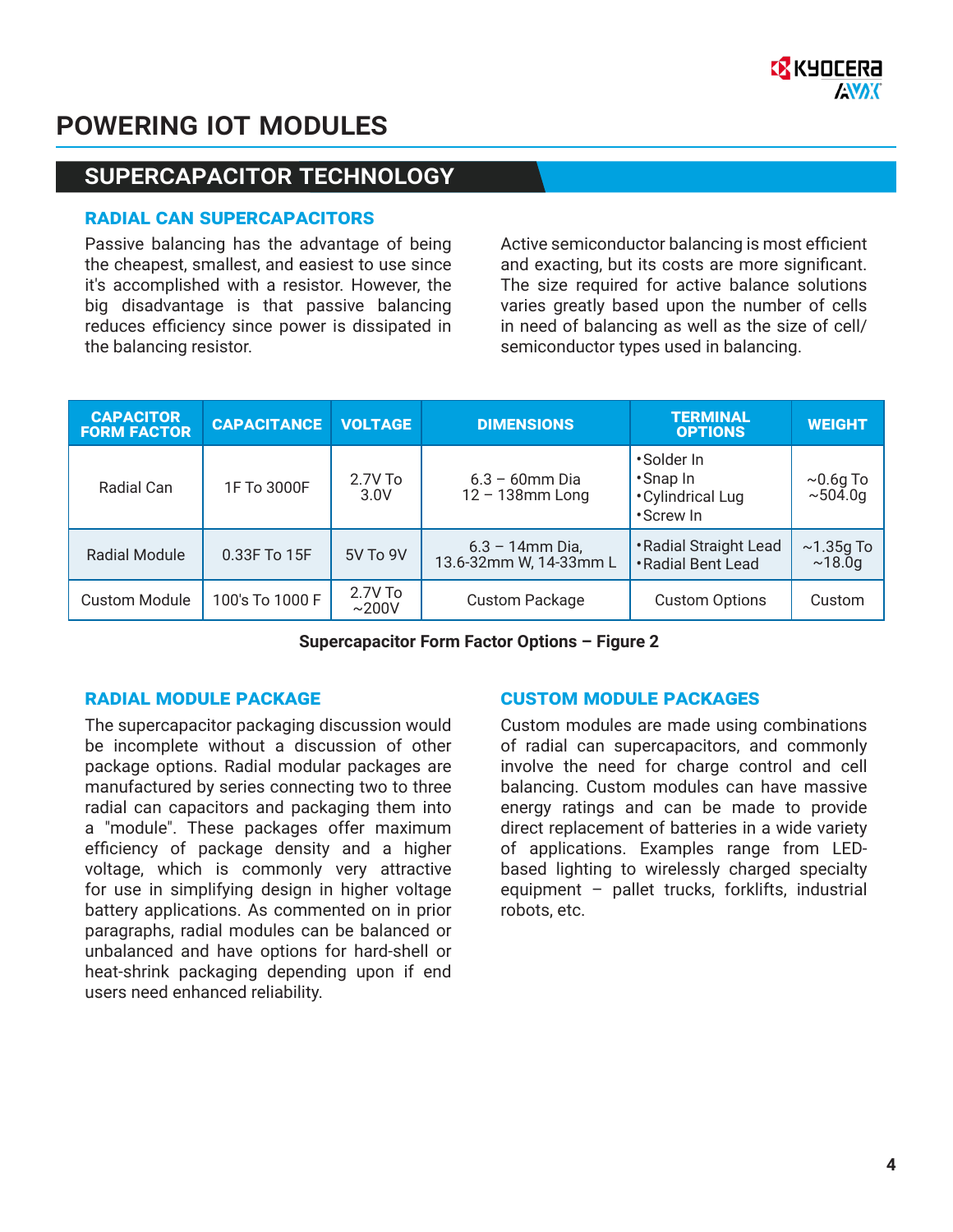

## supercapacitor technology

#### **supercapacitor reliability**

Supercapacitors need to be properly derated to achieve long-term reliable operation regardless of the specific package configuration. Previous work by DeRose et al.<sup>2</sup> shows that supercapacitor reliability is a function of applied voltage and temperature. In their work, a variety of ACN chemistry supercapacitors were subjected to a matrix test where voltage, temperature, and humidity stress levels were varied while the DUTs capacitance and ESR were measured to determine stress effects.

A series of graphs that show MTTF in years vs applied voltage and applied temperature was developed from test data obtained from testing. These graphs indicate that expected life more than doubles for every 10°C lower operating temperature. Life doubles again for every reduction of 0.1V lower operating voltage. The results are shown in figure 3.





**MTTF Years at Various Voltages and Temperatures for ACN Material 5.4V/5.0V Rated Supercapacitors**

#### **supercapacitor sizing**

When it comes to the sizing of supercapacitors for battery hold up or replacement, the BOM cost and PCB volume tend to be dominated by the supercapacitors as pointed out by Analog Devices Holtkamp and Alonso<sup>3</sup>. The key to an efficient design is to provide for the peak power needs without excessive conservatism. Excessive conservatism results in increased part cost and PCB volume.

To meet the power hold up requirements of any project, the energy of the stack must be > than the energy of the load.

The extent to which designers must be conservative is impacted by the use of the supercapacitor's temperature, and the quality of charge voltage since both directly affect cell reliability.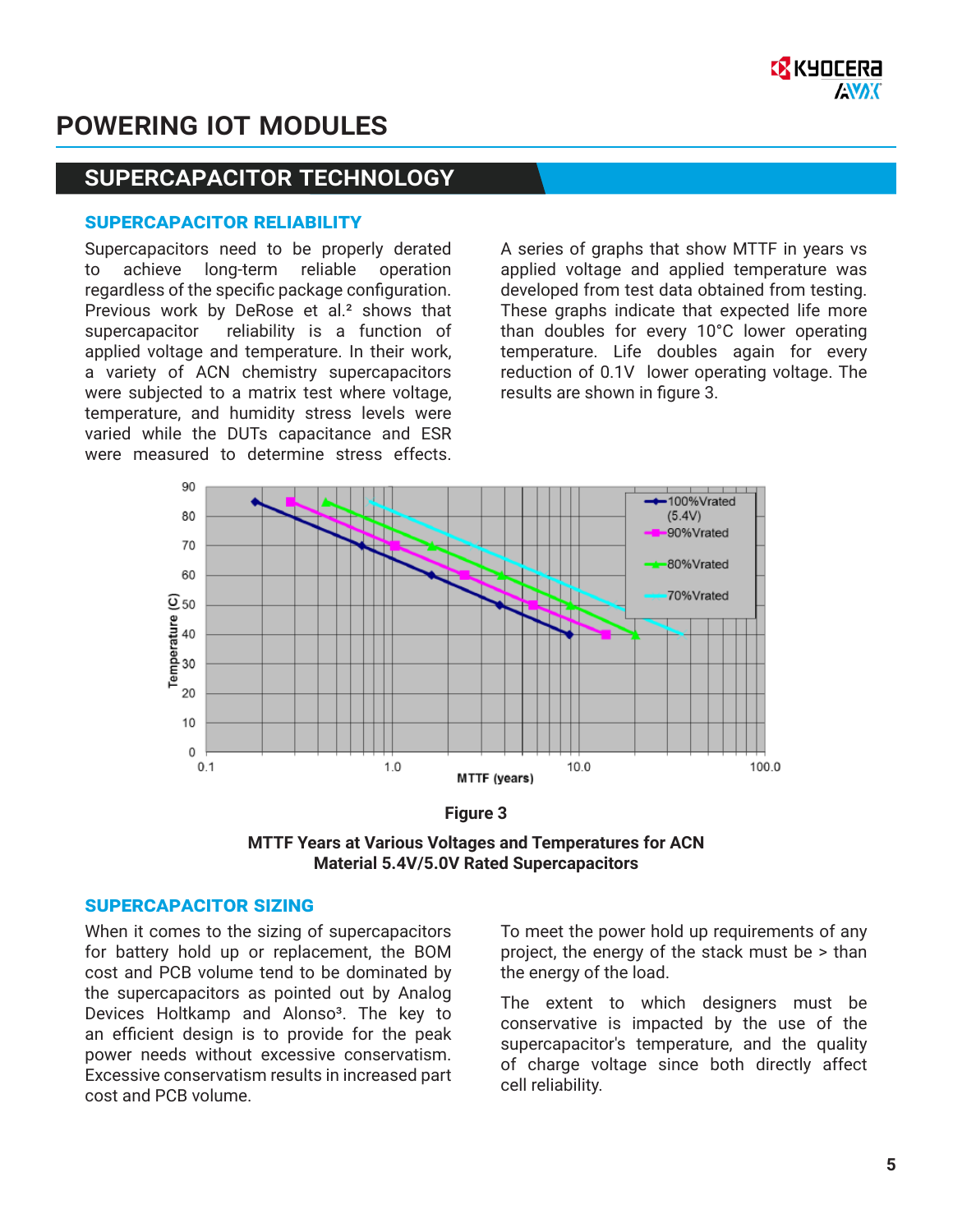## supercapacitor technology

#### **supercapacitor sizing**

In our particular circuit, the LTC3110 will provide a well-regulated and balanced voltage on the cell. Therefore, the reliability of the supercapacitor storage 'bank' will not be negatively impacted by charging voltage stability in our tests. Whenever charge sources exhibit wildly swinging voltages the cell stack will need to be de-rated by a higher series stack voltage (more supercapacitors in series) or some form of added voltage regulation.

There are added factors impacting the conservatism of the cell size chosen. Assuming temperature and voltage derating have already taken place, 3 added factors must be considered for sizing:

**Aging Effects of the Supercapacitor –** Generally when a supercapacitor hits EOL its capacitance drops to 70% of the specified value and its ESR goes to 200% of specified ESR.

Capacitor aging must be taken into account, in order to provide Energy Stored > Energy Needed.

**Converter Efficiency –** The converter efficiency is a direct function of the PMIC chosen.

**Drop out Voltage of the IC Power Management IC –** The dropout voltage is the point at which the capacitor's voltage is too low to power the PMIC. This voltage is PMIC dependent.

The particular tests conducted in this study did not concentrate on any specific cell sizing since tests were conducted at 25°C using a well-balanced and stable voltage to each supercapacitor. The tests were conducted on a short-term basis where aging effects do not even start to be apparent. Converter efficiency and drop out voltages were all the same in comparisons since the LTC3110 was used in all test cases.

#### test procedure

#### **test board description**

The purpose of this investigation is to show that supercapacitors are well suited to create a set-and-forget power source when used along with a solar panel and bidirectional regulator/ charge balancer.

All tests were conducted on an Analog Devices DC1964A demo board (see figure 4). This evaluation board is based upon the LTC3110 chip. When the system rail is powered, the LTC3110 charges and balances two supercapacitors for backup energy storage, in addition to powering the load.

However, when the system power is eliminated, the LTC3110 reverses direction, immediately using the stored energy to power the downstream load as it extracts energy from the supercapacitors down to the drop out voltage of the IC as measured on the supercapacitor bank. Our testing was based upon two values of 2.7V cylindrical can supercapacitors - 1F and 7F.

These capacitors were chosen along with two current loads of 50mA and 100mA, at a 1ms on / 9ms off (10% duty cycle). The capacitor values, current load, and duty cycle test matrix allow readers to extrapolate power supplied for other known loads and duty cycles while limiting the test duration to record data.



**Figure 4: DC1964A Demo Board Based Upon LTC3110 2A, Bidirectional Buck-Boost DC/DC Regulator and Charge/Balancer**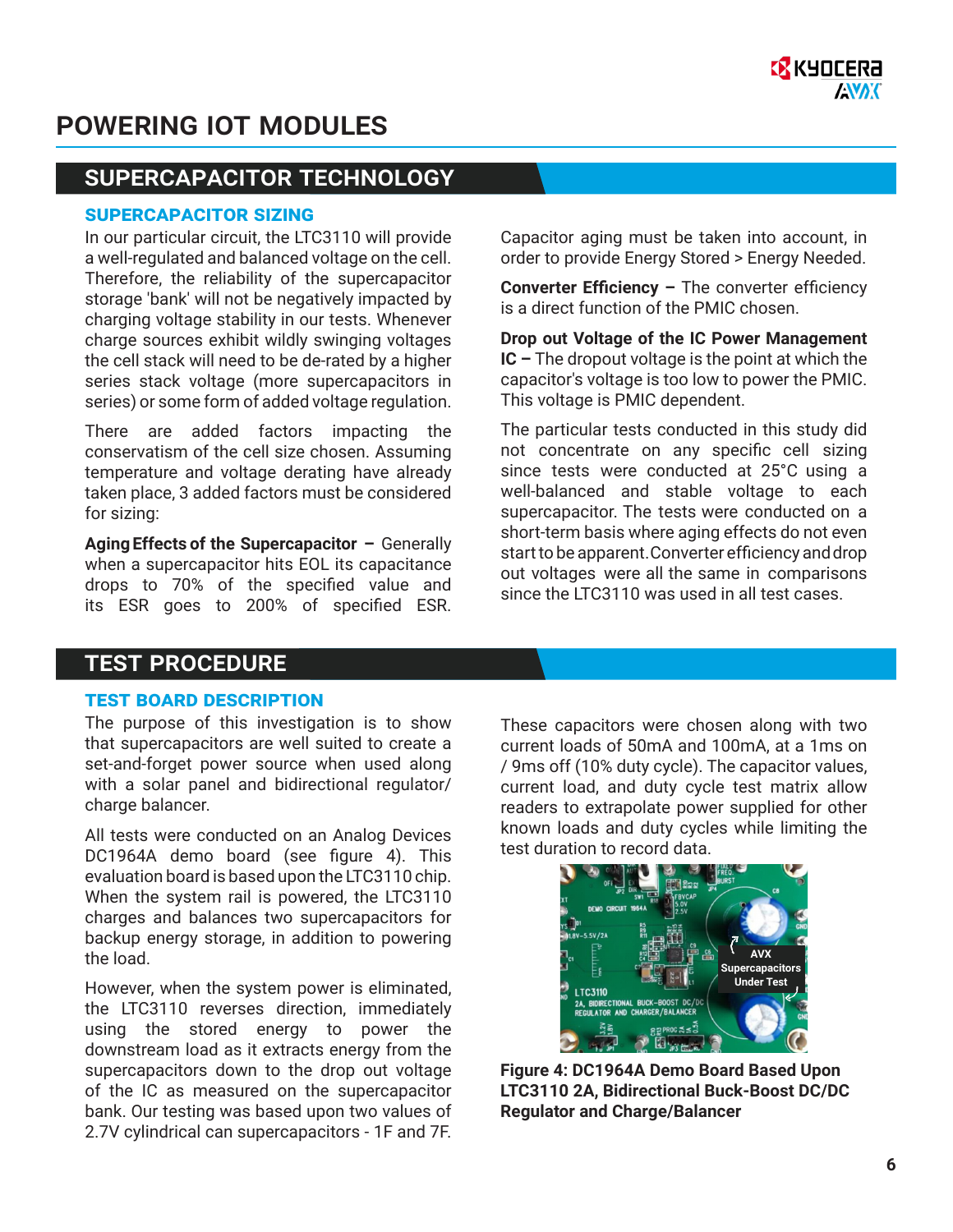

### test procedure

#### **test set up**

A low cost industrial solar panel was chosen to drive a 5V 2amp regulator which served as input power to the DC1964A evaluation board. An ITECH IT8511 DC electronic load was placed on the DC1964A evaluation board and data was recorded for loads of 50mA and 100mA at a 10% duty cycle 1ms on, 9 ms off. The test configuration is shown below in figure 5.

It should be noted that although the capacitors chosen in the test matrix were 1F and 7F, these capacitors are placed in a series stack to double their voltage. In that configuration, their capacitance drops to 0.5F and 3.5F.

Although there are various added configurations and features available on the DC1964A evaluation board, the board was used in its simplest of configurations to show the ease of creating a set-and-forget power source based upon solar harvesting and supercapacitor storage. The IT8511 was configured to represent the power use from an IoT module and data was recorded in real-time after the capacitor stack had been charged by the solar panel and then that source of power was removed from the DC1964A board.



**Automatically Switched Power From LTC3110 \***

**Figure 5 Test Configuration**

#### **test results**

The selection of load currents, duty cycles, and capacitance values to test was driven by approximate needs obtained by a survey of some IoT designers. Graphs 6a, 6b compare the charge/discharge characteristics of the 0.5F and 3.5F stacks when under testing at 25°C, 50mA, and 100mA load. Supercapacitors were charged and maintained charge based upon the input of the solar panel to the DC1964A. Once power was removed the IC routed power from the supercapacitor to the load. The voltage of the supercapacitor stack was monitored during this discharge state and plotted vs time to provide readers a measure of usable output voltage from the IC-based upon the capacitor charge state.

In all test cases, only the AVX supercapacitor was on the evaluation board to provide a charge reserve for output power to be pulled from. Although the test could have been performed hundreds of thousands of times testing was limited to < 10 cycles of charge/discharge due to time limitations and the fact that supercapacitors exhibit an ability to be charged and discharged many hundreds of thousands of times without measurable wear out. A comparison of capacitor stack value, volume, weight vs power hold up time in seconds, at 10% duty cycle for 50mA, and 100 mA loads is shown in figure 7.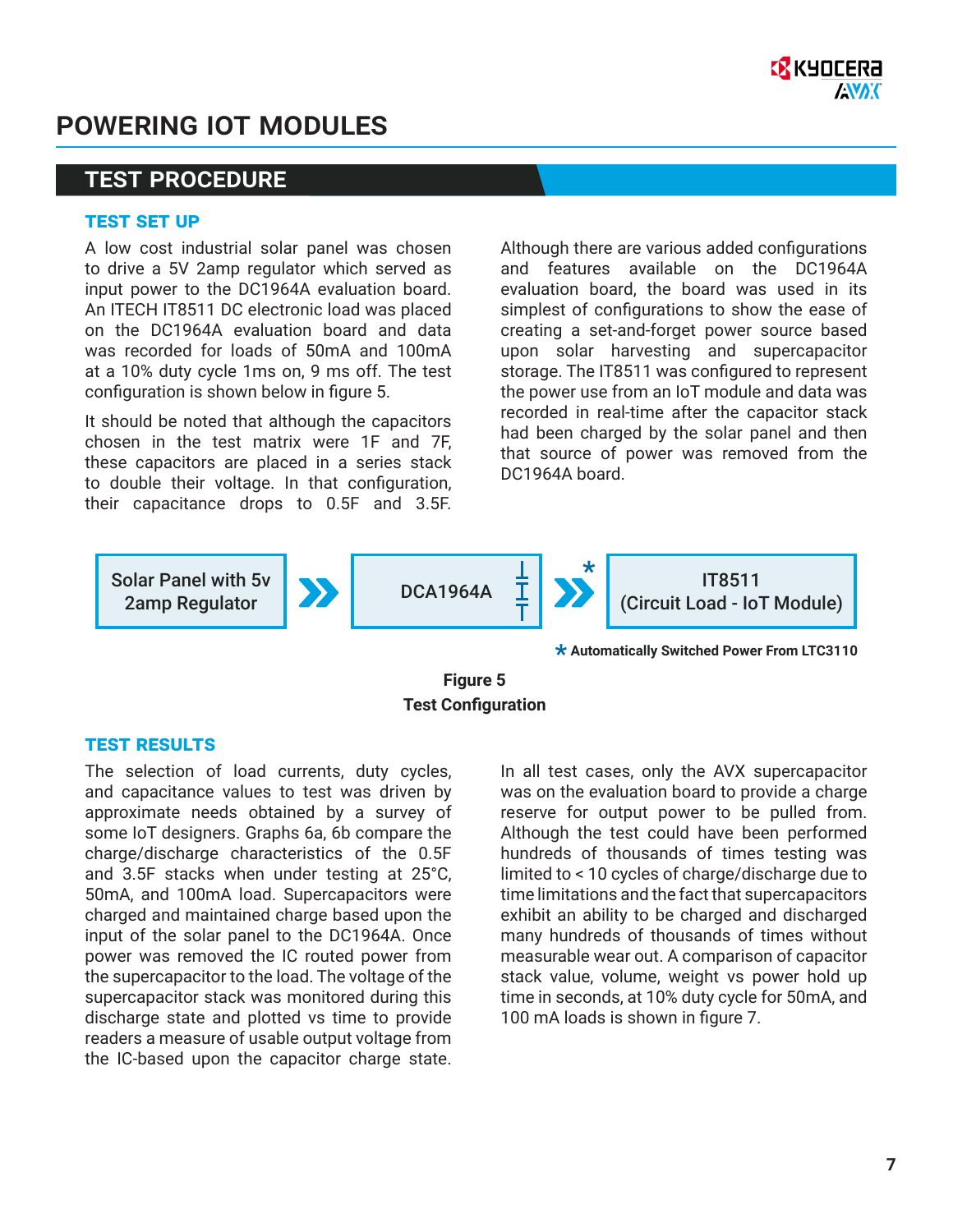

### test procedure

#### **Typical Charge/Discharge Curve of Capacitor Stacks**



**Figure 6A 0.5F vs 3.5F stack at 50mA load** 



**Figure 6B 0.5F vs 3.5F at 100mA load**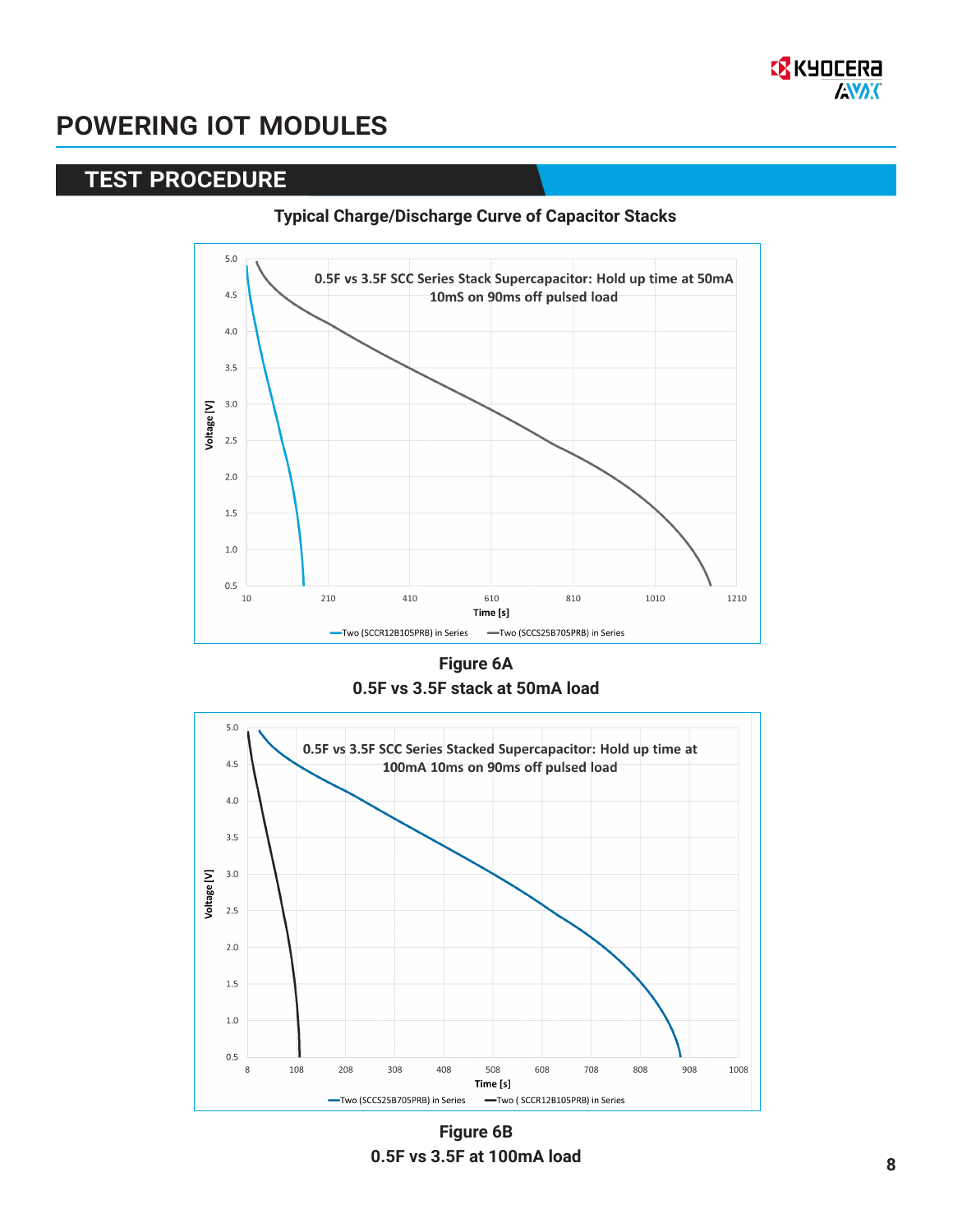

## test procedure

| <b>CAPACITOR</b><br><b>STACK VALUE</b><br>(F) | <b>CAPACITOR</b><br><b>STACK VOLUME STACK WEIGHT</b><br>(cc) | <b>CAPACITOR</b><br><u>g)</u> | <b>VOLTAGE HOLD UP</b><br>TIME (S) AT<br>50 MA LOAD | <b>VOLTAGE HOLD UP</b><br>TIME (S) AT<br>100 MÀ LOAD |
|-----------------------------------------------|--------------------------------------------------------------|-------------------------------|-----------------------------------------------------|------------------------------------------------------|
| 0.5                                           | 1.20637                                                      | 1.8152                        | 140.05                                              | 105.79                                               |
| 3.5                                           | 3.92699                                                      | 5.93161                       | 1,111.89                                            | 857.12                                               |

**Figure 7**

#### **Capacitor Stack Properties vs Hold Up Time Under Different Loads**

#### **SUMMARY**

The concept of set-and-forget IoT modules is very attractive to IoT end-users. Progress in power management semiconductors has created multiple families of small, high-efficiency ICs that are ideal for use in long-life power source scenarios. Supercapacitors compare favorably to Li-Ion batteries in terms of speed of charge/discharge, the number of charges, operating temperature range, and specific power. Supercapacitors do suffer from an energy density < 1/10 of Li-Ion batteries.

Even with the specific energy disadvantage, supercapacitors can provide very reliable energy storage which may be called upon when primary power sources are eliminated in a portion of loads that exist.

Though it is unlikely that all particular power requirements of IoT modules will be directly addressed in this study, a general example of the simplicity of implementation will encourage end-users to strongly consider a combination of energy harvesting and supercapacitors as a power source in set-and-forget IoT modules.

<sup>&</sup>lt;sup>1</sup> Leopold, Supercapacitors Ussurp Batteries, EET Asia July 2020

² Holtkamp, Alonso, Energy storage using supercapacitors: How big is enough, Analog volume 54 No3, July 2020

³ DeRose, Reliability of Supercapacitors, AVX.com, 2018